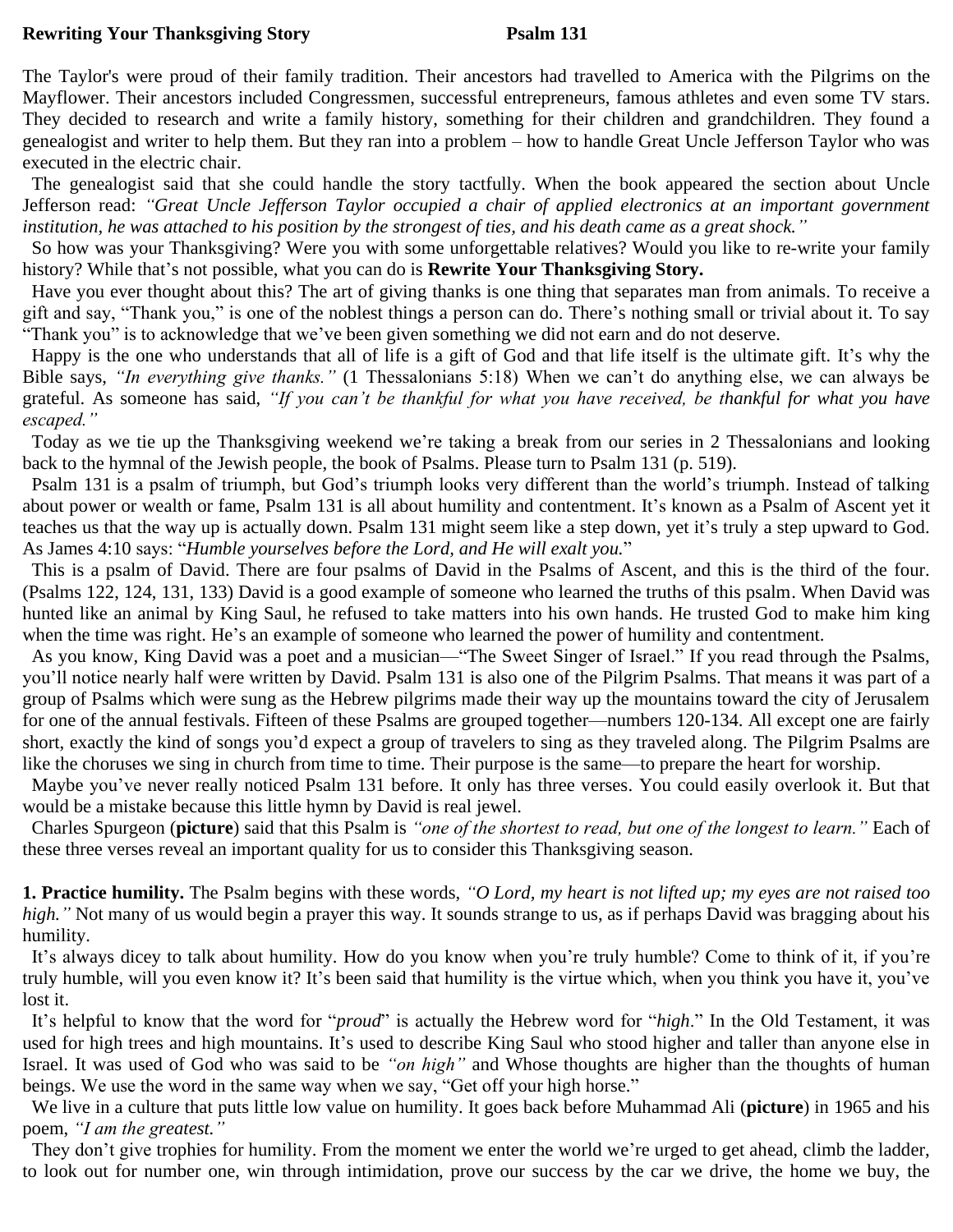clothes we wear, and the friends we have. Our culture is very status-conscious. While it may be true that the meek will inherit the earth, it doesn't seem to be happening around here.

 We all feel the pinch. Maybe you've felt the gift giving pressure of Christmas. Some hate Christmas because giving gifts has become a game where your love is measured by how much you spend. It's a sad commentary on the way we live.

 David describes humility in terms of how he looked at his own limitations. *"I do not occupy myself with things too great and too marvelous for me."* The Living Bible simply says, *"I don't pretend to be a 'know it all'."* David is saying, "There are many things in the universe that are far beyond my meager ability to understand. I don't worry about those things and I don't try to figure them out."

 Humility in this context simply means that you're not on top of the world, you don't have all the answers, you know your limits. That last one is a hard one for some—the idea that you have limits. It's sort of a trendy, New Age-type idea to talk about unlimited potential and the untapped resources within. The truth is that our potential is very limited and the only untapped resources are the ones we discover when we come to the end and admit that we are limited but God is not.

 Pride is the main obstacle between you and God. It's what caused Satan's fall. Pride caused Adam and Eve to listen to Satan in the Garden. Do you want to practice humility? It starts with your heart. Do not be proud in your heart.

 When Dr. John Hannah (**picture**), professor of historical theology at Dallas Seminary was asked advice by a young man on what he should do with his life. The young man explained that he felt he had so many possibilities open to him that he couldn't decide which way to go.

 Dr. Hannah replied, "That's the curse of having too many options. The man who thinks there are 15 things he could do with his life will probably do none of them very well. But the man who has only one option throws himself into it because that's the only choice he has." Dr. Hannah went on to say that for most of his life his options had been limited and it was why he's a happy man. I think David would agree. Happy is the one who knows his/her limits and within those limits does the very best he/she can.

**2. Learn simplicity.** Verse 2 brings before us a second quality that's very useful if we want to hang on to Thanksgiving. It's the quality of simplicity. *"But I have calmed and quieted my soul, like a weaned child with its mother; like a weaned child is my soul within me."*

 The picture is one a mother can fully understand. A child is born and for a long time he looks to his mother's breast as the source of his nourishment. Breakfast, lunch and supper all come from the same place.

 When he's hungry, he cries and Mom knows exactly what to do. Her milk satisfies him and back to sleep he goes. But the day comes when he has to learn how to take a bottle. It's not a happy day. He cries, big tears roll down his cheeks. His arms reach out but his mother pushes them away. He fights, he pouts, he screams, all to no avail.

 What's happened to Mom? She who used to be his friend has now become his enemy. And Mom will often cry too because from now on things will be different. She will feed him but never again in the same way.

 When the bottle is over, when the tears have stopped, when he learns to eat with his brothers and sisters, then the child comes, lays his head on his mother's breast, not in order to be fed, but just because he loves her. He comes because he wants to be near her.

We all know that unless a mother weans her child, he'll never grow up. He'll be a baby all of his life. Though it may seem hard, though the child misunderstands, if a mother truly loves her child, she will not stop until the job is fully done. When the job is finally done, the child no longer begs for that which it once found indispensable. Once he could not live without his mother's milk; now he no longer needs it.

 To be weaned is to have something removed from your life which you thought you couldn't live without. David is saying, *"I've come to the place where the things I thought I had to have, I don't need anymore. Now my soul is quiet and content."*

 Most of us live by the opposite principle. We determine our level of contentment on the basis of how many of our needs are met. Unfortunately, it's impossible to reach a place where all our needs are constantly met. By that standard, it's nearly impossible to ever be content. If contentment is measured by how much you possess, who can ever say, "I have enough."

 Maybe you've heard of the billionaire who was asked when he was going to stop working. "When I make enough money," was his reply. "How much money is enough?" He answered, "Just one more dollar."

 That's the way most evaluate contentment. In our hearts we think, "I would be happy if only I had a new car or a new job or new clothes or a new husband or a new wife." Since life is hardly ever that simple, we stay frustrated when we ought to be happy.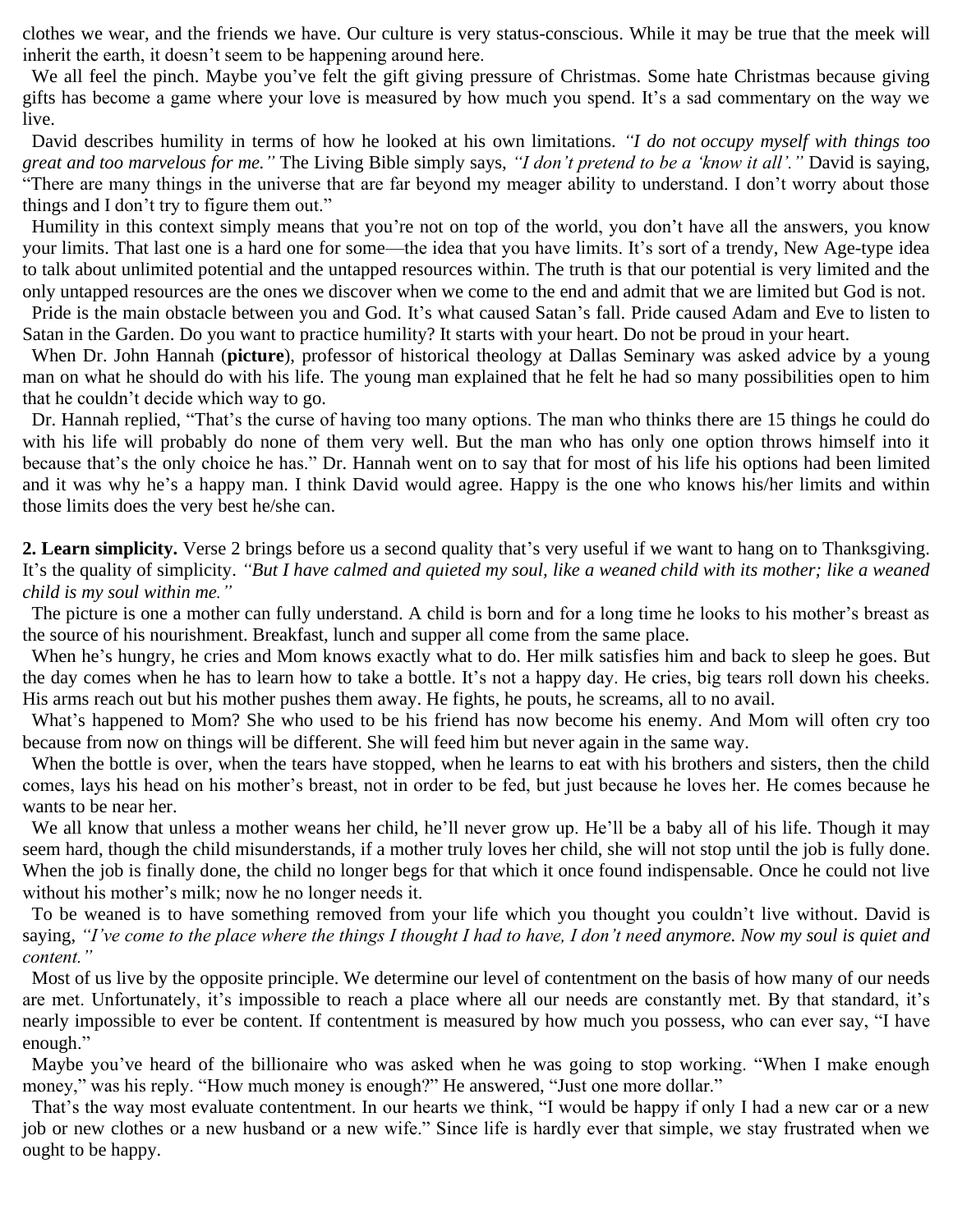No wonder Thanksgiving whizzes by. No wonder Christmas can be a nightmare. No wonder we're never satisfied. Instead of being *weaned* from the world, we're *wedded* to it. Or maybe I should say, *welded* to it. Our soul is anything but quiet, our countenance anything but peaceful.

 Jesus said, *"Unless you change and become like little children, you will never enter the kingdom of heaven."* (Matthew 18:3) What was He talking about? It's that faith is childlike in its simplicity.

 Children learning to play baseball are often afraid of the ball when it's their turn at bat. Their instinct is to duck or step out of the path of the ball. Their perception of the situation is that the ball is going to hit them. They have to trust their coach when he tells them the ball isn't going to hit them. They have to let go of their own assessment of the situation and trust, having the wisdom to stand where the coach tells them too so they can swing the bat properly and hit the ball. Like a child has to trust the coach and avoid a natural reaction to what's going on, we have to trust God with every situation in our lives and ask Him the proper way to respond.

 It's what Jesus was talking about when he said, *"Unless you become like a little child."* It's a faith that's childlike in its simplicity.

 There's something our children and grandchildren can teach us about being grateful. They can teach us what it means to have a simple and uncomplicated trust in God.

 How does God go about weaning us from our dependence on the things of the world? I ran across a three-part answer from a Bible commentator writing over a century ago. *First*, God makes the things of the world bitter to us. *Second*, God removes one by one the things on which we depend. *Third*, God gives us something better. In the end, we find that we no longer need the things we used to think that we couldn't do without. And our walk with the Lord is stronger than ever before.

 At the end of a bloody battle during the Civil War, someone found the following prayer folded in the pocket of dead Confederate soldier:

> *I asked God for strength, that I might achieve; I was made weak, that I might learn humbly to obey. I asked for health, that I might do greater things; I was given infirmity, then I might do better things. I asked for riches, that I might be happy; I was given poverty, that I might be wise. I asked for power, that I might have the praise of men; I was given weakness, that I might feel the need of God. I asked for all things, that I might enjoy life; I was given life, that I might enjoy all things. I got nothing I asked for, but everything I had hoped for. Almost despite myself, my unspoken prayers were answered. I am, among men, most richly blessed.*

 It's a great advance in spiritual understanding to be able to say, *"I got nothing I asked for, but everything I hoped for."* It's what simplicity is all about.

**3. Live in hope.** There's one more principle to be added to humility and simplicity. It is the principle of **living in hope**. Verse 3, *"O Israel, hope in the Lord from this time forth and forevermore."*

 The word "hope" in Hebrew means first to wait, then to wait expectantly. The concept is close to our English word "confidence." An expanded definition would be "to wait on something because you know the thing you are waiting for will happen because the person you are waiting on is trustworthy."

 David says, "You have a choice to make. Either you choose to live like everyone else or you choose to wait on the Lord." Once a child is weaned, the apron strings have been cut. The child comes to rest on his mother's lap not because he wants something but because he wants to be near his Mom.

 In the same way, God weans us from our dependence on the things of this world so that we will not be bribed into trusting Him. What credit is it if you trust God because you have a mate, a house, a job, a happy home, a secure future, and good health? What will you do when you lose your mate, your job, your home, your family, your security, your reputation, your connections, and your health? When life tumbles in, what then?

 That's what it means to put your hope in God. It's choosing to put your confidence in God alone. It's believing He has answers to questions you can barely understand. It's coming to the place where you don't measure your spirituality by your prosperity. It's finding rest in your soul because you discover that the things you used to crave aren't as important anymore.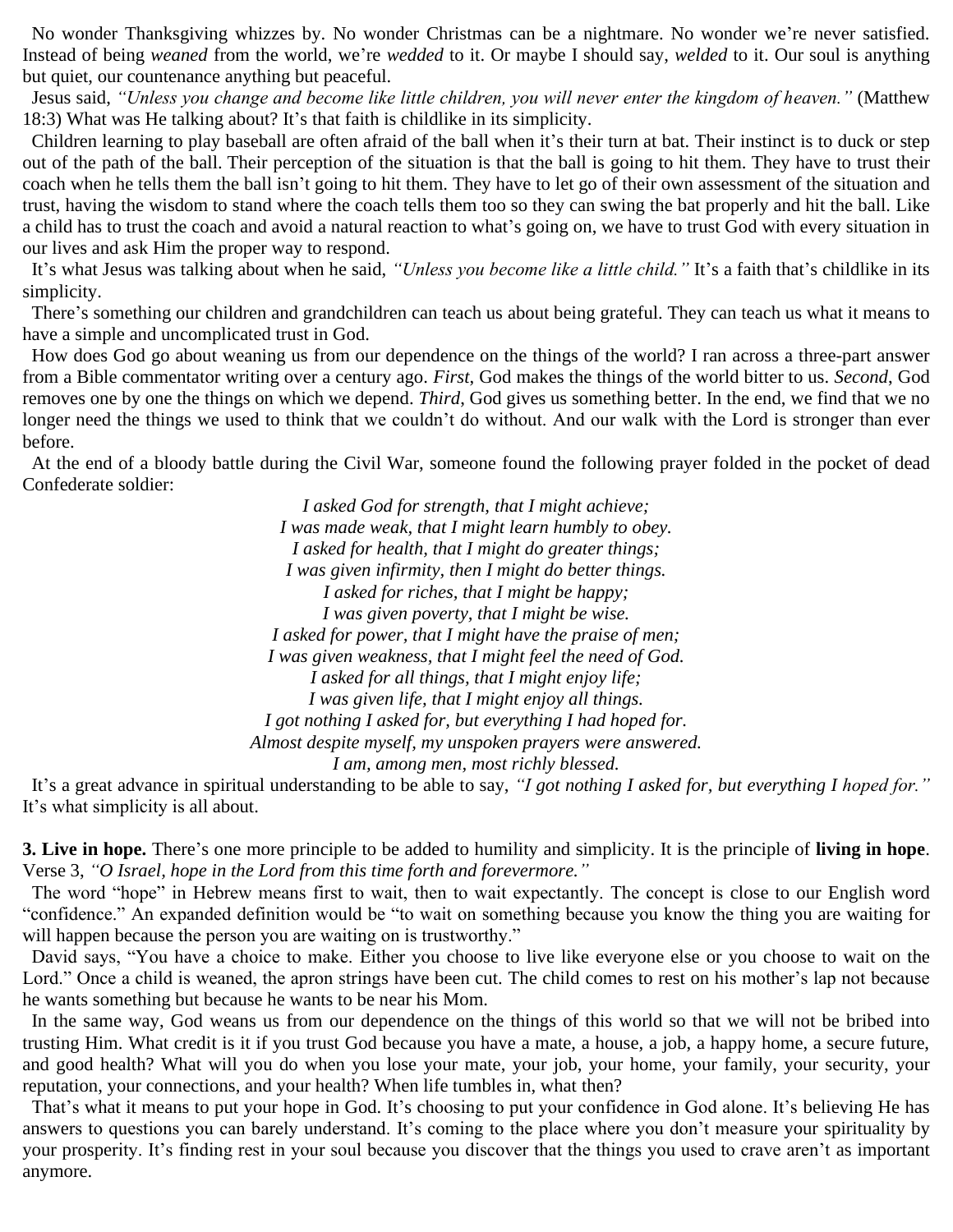Several years ago a lady named Lois Kaufman wrote a letter after the death of her husband and her two subsequent tumor operations. The letter was written to Jesus.

## *Dear Jesus,*

 *I've written a lot of "Thank Yous" lately, but this is my first one to You. Until now I didn't appreciate your gifts to me these past several months.*

*Thank you for taking Don home to be with You. Now I'll never be concerned with what the future holds for him. His days are guaranteed. Thank You for giving him such a wonderful Christmas. Thank You for making his birthday last Sunday his best ever.*

 *Thank You for putting me in the hospital three weeks after he died and showing me the way You could use his death in my life. I wasn't always sure how to approach others with the Gospel. But now You have given me so many openings, I can hardly handle them all.*

 *Thank You for my most recent surgery and for the lessons it taught me. Especially for showing me how much I needed You. Thanks for letting me see what it is like to face surgery and suffering without You as I watched the difference in the lives of my roommates.*

 *Thank You for the lessons Becky and Lori (her daughters) have learned from this. I could never have taught them the way You did. That's because of the great Teacher you are. I can't wait to see what You give them on their heavenly report cards.*

 *You know, Jesus, I wouldn't have planned my life this way. In fact, I would have planned it just the opposite. I would have sought to avoid death's knock. I would have ducked out on the surgeries and tried to pretend that Christians were kept well by you all the time. But I would have missed out on so much.*

 *The kids are sorry they couldn't be with their daddy on Father's Day, but we were glad he could be with both his earthly and Heavenly Father this year.*

 *Oh, I could go on with this letter, but I could never cover everything I have to thank You for. So I'll send more, but for now please accept this as a beginning.*

 *Gratefully yours,*

 *Lois*

 When you hear something like that, you can only conclude one of two things: Either that woman has lost her mind or she's chosen to put her confidence in God alone. It's the same choice that we all face.

**Conclusion:** There's a lot to ponder in these three verses. Now you know why Spurgeon said this Psalm is one of the shortest to read, but one of the longest to learn. **Humility, Simplicity, Hope.** We need those three qualities every day of the year, not only just at Thanksgiving.

 It's traditional in Thanksgiving sermons to ask people to make a list of their blessings. I'm going to ask you to make a list this week but not the traditional one. When we make a list of our blessings, we normally begin and end with our material blessings. That's okay but there's so much more.

 So, in the spirit of Psalm 131, I'm going to ask you to sit down sometime this coming week and make a list—a very personal, private list—of the things from which you've been weaned during the past year. Make a list of the things which through suffering and hardship God has taken away from you in the past twelve months. And now your faith is stronger and deeper. Now your walk with God means more than it ever did before.

 I want you to list those things you used to think you couldn't live without but now you know you can. It could be a dream you had for your life that consumed all your energy but God has taken it from you and you've found, "Yes, I can live without that." It may be a relationship, an idea, something you owned, a personal possession, a promotion or a new job you just had to have, or a new account you set all your hopes on.

 It may be a person on whom you'd built your life, and now that person is gone from your life. It was difficult to let go, but you did, and now you're stronger. It may be something you fought for, strived for, lived for, worked for, and when you got it, you found it wasn't as important as you thought.

 On your list may be things which are good and proper in themselves. Most of the things on your list won't be bad or evil or sinful. It's anything that has happened in your life in the last year about which you can say, "God has shown me that I don't have to have that in order to be happy."